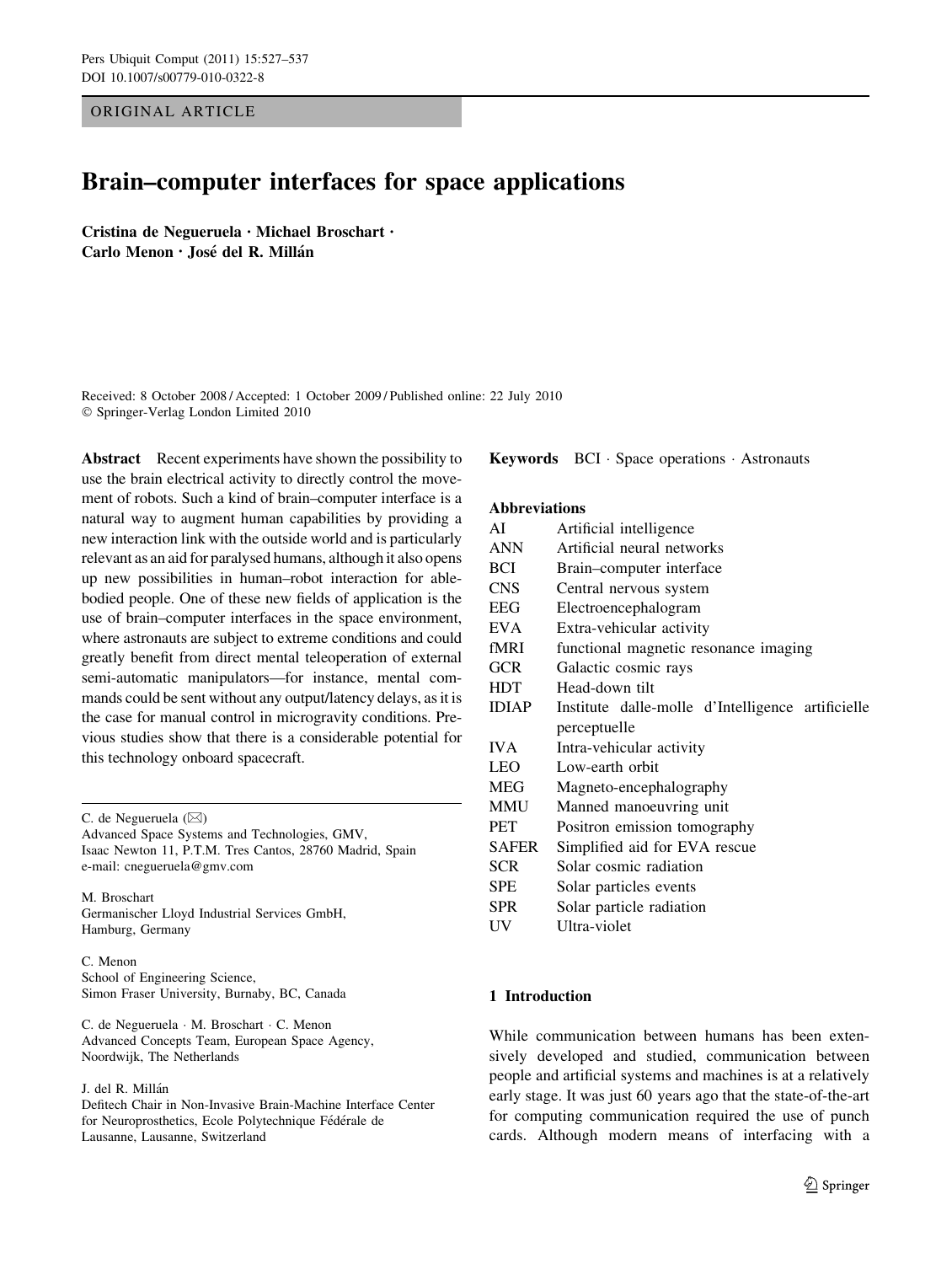computer—such as keyboard, mouse or joystick—show a remarkable improvement, they remain unintuitive and unnatural. If we consider the ultimate goal of every human–computer interaction technology to be the minimisation of the gap between the human's cognitive models of what they want to accomplish and the computer's understanding of the user's intended task, Brain–Computer Interfaces (BCI) seem to be the straightforward answer.

Scientists have speculated for decades on the possibility of a direct interface between a brain and a machine. The basic ideas were put forward in the 1970s, and some initial experiments were carried out—basically analysing the brain's electrical activity generated in response to changes in gaze direction [[1\]](#page-9-0). Our understanding of how the brain works has increased since, and the recent years have seen the development of prototypes based on these and other principles, showing the possibility to use the brain electrical activity to directly control the movement of robots.

Such a kind of brain–computer interface is a natural way to augment human capabilities by providing a new interaction link—i.e. an additional communication channel—with the outside world and is particularly relevant as an aid for paralysed humans, although it also opens up new possibilities in human–robot interaction for able-bodied people.

One of these new fields of application is the use of BCIs in the space environment, where astronauts are subject to extreme conditions and could greatly benefit from direct mental teleoperation of external semi-automatic manipulators or robotic agents. For instance, mental commands could be sent without any output/latency delays, as it is the case for manual control in microgravity conditions. Previous studies performed by the authors indicate that there is a considerable potential for this technology onboard spaceships [\[2](#page-9-0)].

This chapter will offer an insight into the state-of-the-art of BCI technologies and review the challenges posed by the space environment and the effects that it could have for the implementation of BCI systems. We then critically analyse the requirements for a successful implementation of a BCI system to be used in space and the possible showstoppers that could interfere with this implementation. To conclude, we propose the systems that we believe are the most promising for a successful integration into space applications, and finally we present our vision of what these applications may be, far in the future… or maybe not so far?

# 2 Background

#### 2.1 Brain–computer interfaces

A BCI is, broadly speaking, any device that can monitor brain activity and translate a person's intention into actions, such as moving a robotic arm or selecting a letter from a virtual keyboard. Different intended actions or mental tasks produce different patterns of brain activity. Being able to distinguish them is at the core of BCIs.

A typical BCI system has a simple architecture, as shown in Fig. 1. The first step consists on the acquisition of the brain signals to be monitored, the nature of which will determine the instrumentation to be used. Once acquired, the signals are conditioned and converted to digital format for further processing. To be sure that the information comes strictly from brain signals, these may be filtered to eliminate unwanted artefacts (e.g. large-amplitude ocular movement signals). The extraction of the relevant features and their classification according to previous models will give information on the action intended by the user. Underlying all the process is a carefully designed application-dependant protocol that specifies the choice of mental tasks to be performed and stimulus parameters (i.e. information presented to the user at every moment).

There is a variety of methods to monitor brain activity, broadly classified as invasive and non-invasive. Most noninvasive BCI systems use electroencephalogram (EEG) signals, i.e., the electrical brain activity is directly recorded from the surface of the scalp, the main source of which is the synchronous activity of thousands of clustered cortical neurons. Although measuring the EEG is a relatively simple and non-invasive method, it does not provide detailed information on the activity of small brain areas and is characterised by noisy measurements and small amplitudes in the range of a few micro-volts.

Besides electrical signals, neural activity produces other types of signals that could be used in a BCI, such as magnetic and metabolic. Magnetic activity can be recorded

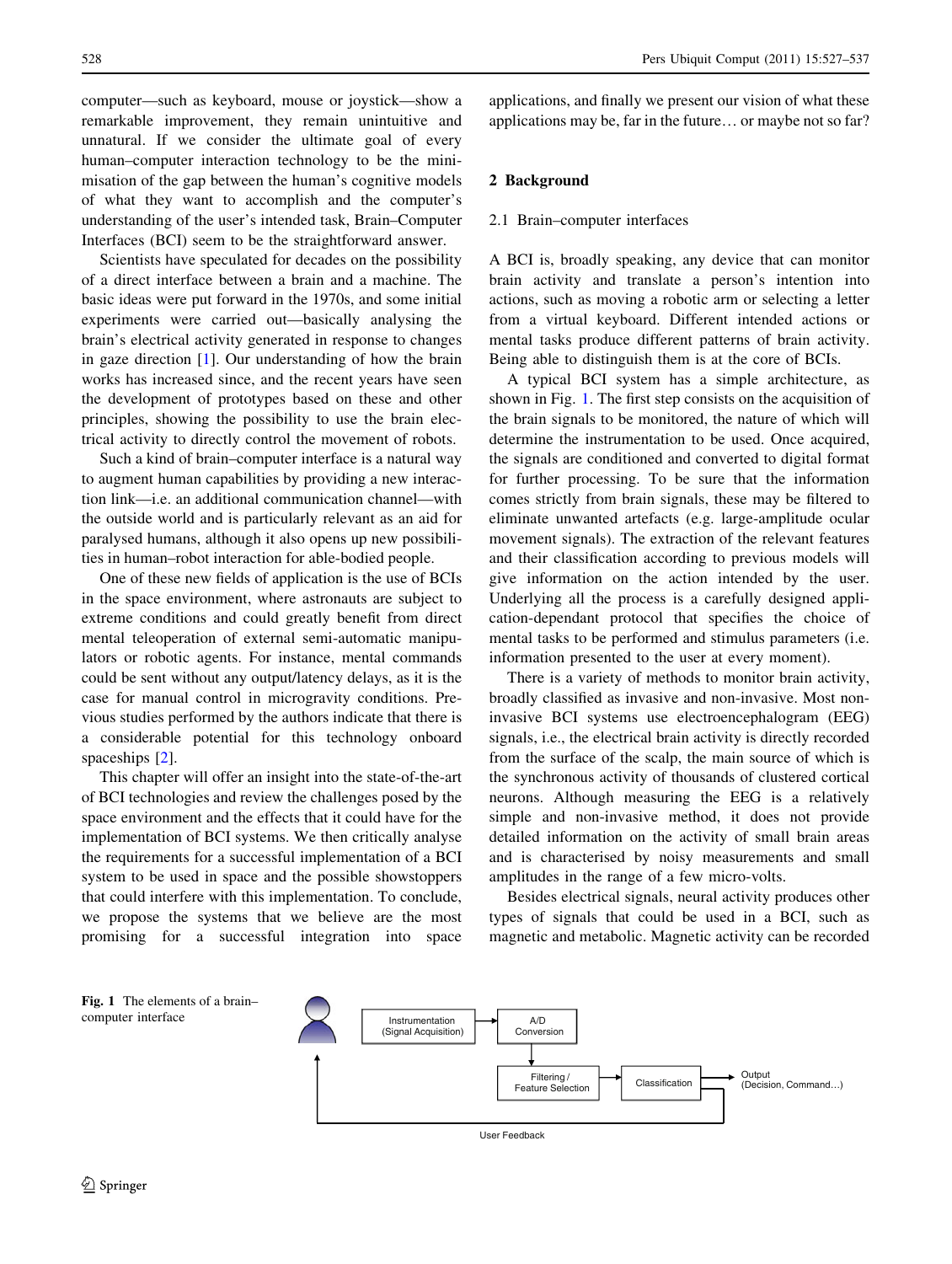with magneto-encephalography (MEG), while metabolic activity (reflected in changes in blood flow and the blood oxygenation level) can be observed with functional Magnetic Resonance Imaging (fMRI), Positron Emission Tomography (PET) and optical imaging. However, these alternative techniques require very sophisticated devices that can only be operated in special facilities, making impractical their use for prototyping and practical implementation.

Invasive BCI systems measure the activity of single neurons from microelectrodes directly implanted in the brain. Although these techniques can provide signals that are less noisy than EEG signals and with higher spatial resolution, they still require surgical operations. In some cases, scar tissue might form from the surgical operations, impacting the strength of the electrical signal (as it implies changes of electrical impedance) and requiring repeated surgical treatments to maintain the signal strength. In a series of experiments with rats and monkeys, researchers have monitored different areas of the cortex related to execution and planning of movements, and from a real-time analysis of the neural activity, have been to determine the animal's movement intentions [[3,](#page-9-0) [4\]](#page-9-0), predict the monkey's hand trajectory [[5,](#page-9-0) [6\]](#page-9-0) and to drive a computer cursor to desired targets [\[6](#page-9-0), [7\]](#page-9-0). The first steps towards invasive approaches in humans have been made, and one of the patients was eventually able to drive a cursor and write messages.

Partially invasive (or semi-invasive) BCI indeed reduce the risk of surgery infection and the formation of scar tissue as they are implanted inside the skull but on top of the brain surface. The signal strength and recognition is weaker than in the case of invasive BCIs and is still susceptible to noise, but this control option is suggested to be more powerful and stable than using non-invasive BCIs [[8\]](#page-9-0).

Nevertheless, we believe that a non-invasive approach promises a more direct impact for our society in the long term, both because it does not require surgical operations and it has a more favourable public perception. It is, in addition, more suitable for space applications as it needs shorter time for qualification and it is safer, especially from the perspective of the astronauts. In particular, and as discussed earlier, we will concentrate in BCIs using electrical brain signals as measured by EEG.

#### 2.2 EEG-based brain–computer interfaces

### 2.2.1 Signals

In the presence of certain external stimuli (e.g. flashed images and lights), the EEG exhibits a strong characteristic signal, the so-called evoked potential, which reflects the immediate and automatic responses of the brain to those external stimuli. Evoked potentials are, in principle, easy to pick up with scalp electrodes and have been used in the context of BCIs  $[9-14]$ . The necessity of external stimulation does, however, restrict the applicability of evoked potentials to a limited range of tasks. In our view, a more natural and suitable alternative for interaction is to analyse components associated with spontaneous ''intentional'' mental activity. This is particularly the case when controlling robotics devices.

Spontaneous BCIs are based on the analysis of EEG phenomena associated with various aspects of brain function related to mental tasks carried out by the subject at his/ her own will. Such a kind of BCI can exploit two kinds of spontaneous brain signals, namely slow potential shifts or variations of rhythmic activity. It should be noted that eye movements and breathing might cause considerable artefacts in slow potentials, while muscular tension—in face and neck—can generate artefacts in higher frequencies. Also, EEG rhythms have response latencies of about 0.5 s, whereas other EEG components have response latencies of two or more seconds.

#### 2.2.2 Training

Some subjects can learn to control their brain activity through appropriate—but lengthy—training sessions in order to generate fixed EEG patterns that the BCI can then transform into external actions. An alternative to user training is to use machine-learning approaches to train the classifier embedded in the BCI. Most of these approaches are based on a mutual learning process where the user and the brain interface are coupled together and adapt to each other. This should accelerate the training time while the training efforts are reduced.

Typical tasks intended for subject training include positioning a cursor, tracking a moving object or selecting a target. Once these skills are acquired, the subject can progress to applications that perform real-world tasks such as communication, controlling the environment or moving robotic limbs. Incorporating rejection criteria to avoid making risky decisions is an important issue in BCIs. From a practical point of view, a low classification error is a critical performance criterion for a BCI; otherwise users can become frustrated and stop utilising the interface.

#### 2.2.3 Synchronous versus asynchronous

EEG-based BCIs are limited by a low channel capacity, with most of the current systems having a channel capacity below 0.5 bits/s [\[15](#page-9-0)]. One of the main reasons for such a low bandwidth is that they are based on synchronous protocols. These facilitate EEG analysis since the starting time of mental states are precisely known. However, EEGbased BCIs are slow and normally recognise only up to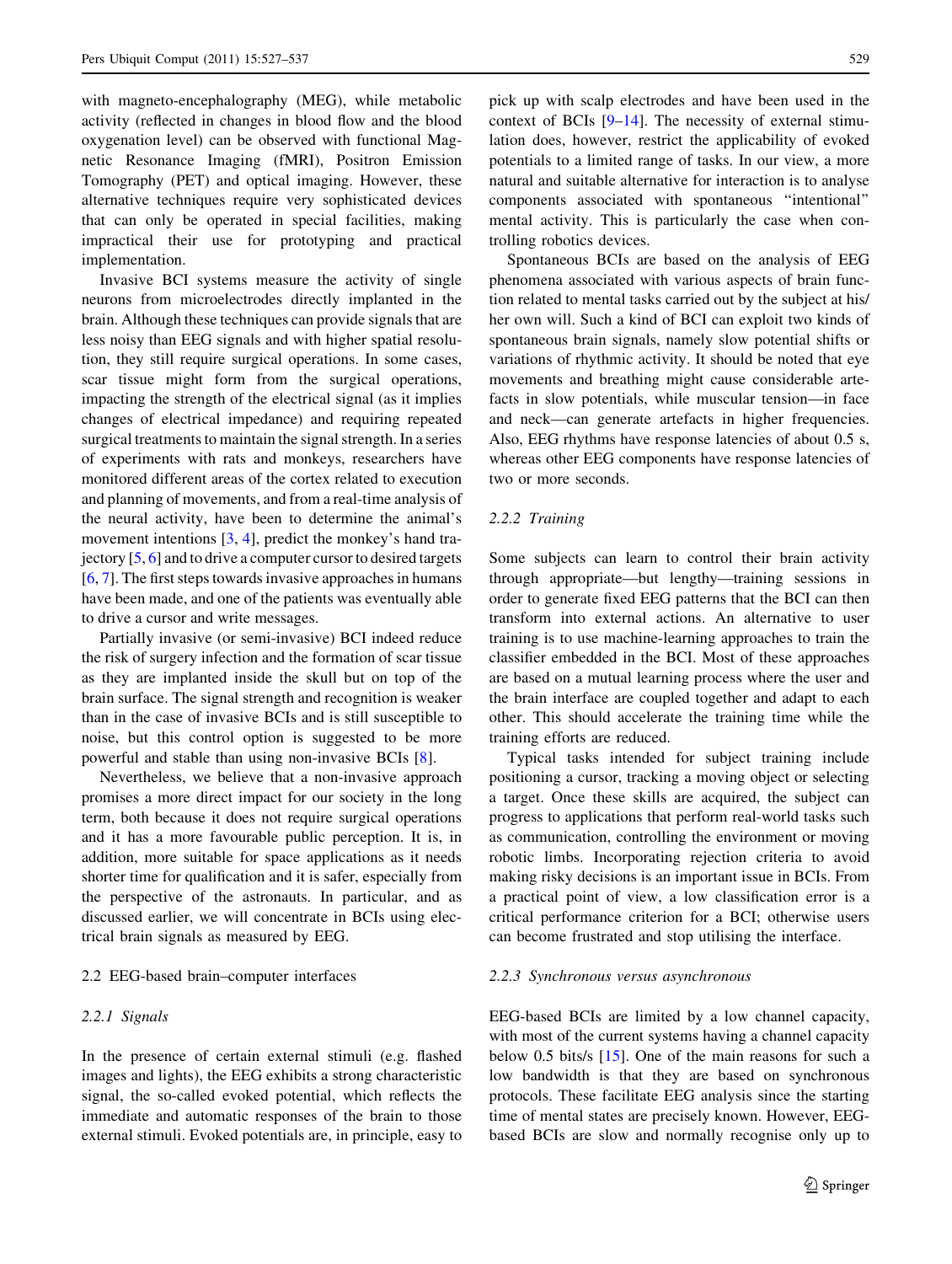<span id="page-3-0"></span>four mental states independently of the number of electrodes used to acquire the measurement.

Other BCIs use more flexible asynchronous protocols where the subject can voluntarily change the mental tasks being executed at any moment without waiting for external cues [\[16](#page-9-0)]. The time of response of an asynchronous BCI can be below 1 s, although their accuracy is lower than for synchronous BCIs at the moment.

# 2.2.4 Hardware

Electroencephalogram signals are acquired with a portable acquisition system. Subjects wear a commercially available EEG cap with integrated scalp electrodes that cover the whole scalp and are located according to the 10/20 international system or extensions of this system to allow recordings from more than 20 electrodes (i.e., the 10/10 system) [[17\]](#page-9-0).

Electroencephalogram electrodes may bring many practical problems, such as sensitivity to electromagnetic radiation, difficulty to place and position, varying conductance, usually a limited number of channels and discomfort when used for a longer time.

New trends in the design of EEG measurement systems include miniaturization, battery-powered front-ends close to the patient, fibre optic data transfer to the computer in charge of signal processing and use of active electrodes. These have the property that the first amplifier stage is integrated within the electrode.

## 3 The case for BCIs into space

Space is a demanding environment, and space missions are among the most challenging endeavours undertaken by humankind. As it has been demonstrated during the almost 50 years of space age, a key factor for a successful space mission is a high degree of on-board autonomy, in particular when the spacecraft is travelling beyond Earth's orbit. For human missions, there are added requirements and constraints, and an efficient interaction between astronauts and space technology is a key factor. The question is in which context human spaceflight could benefit from BCI technologies.

Based on the unique advantages inherent to BCIs, we have identified a number of space applications that could benefit from the use of BCI technologies. Such applications range from critical and non-critical robotic applications to environment control, and even to monitoring astronauts' cognitive state. Looking farther into the future, we propose new applications based on features not yet fully investigated, like multitasking or human augmentation.

## 3.1 The advantages

Brain–computer interfaces are inherently advantageous when limited workspace and harsh environment prevent astronauts to manually send commands to external auxiliary artificial systems. BCIs bypass a direct interaction with the environment, thus allowing operations when the body of the astronaut is constrained.

The use of BCIs also suggests a new approach for the organisation of astronaut operations as multitasking could potentially be enabled. The capability of our cerebral activity to simultaneously perform different uncorrelated activities could be fully exploited by a machine that interprets commands directly from the astronaut's brain. One single astronaut could therefore perform several operations—his/her efficiency could be remarkably improved with strong impact on associated mission costs.

The capabilities of astronauts could be further improved as BCIs are envisioned to enable human augmentation. In addition to their own body, astronauts could also control external artificial systems that could be considered as their artificial appendages (invasive BCIs have already shown the feasibility of this feature).

An additional unique service that BCIs could enable would be a continuous monitoring of the health of the astronaut. Upon enabling a real-time check of brain functionalities, the post-processing of brain signals could give fundamental insights into the astronaut health state. Tiredness and loss of attention could be monitored to prevent inaccurate operations and erroneous commands.

An added benefit of the use of BCIs could be a theoretical faster control and easier command error correction. Differently from the other kind of interfaces, the nervous system is bypassed and signals could be sent without delay and distortion. However, much more research has to be done to quantify this unique advantage.

Taking into account these identified advantages, or unique characteristics of BCIs, we propose some scenarios in which BCIs could play an important role as a new technology onboard spaceships. It must be understood that these scenarios should be seen as a way of illustrating what a BCI could in principle do, but in no way do they reflect a roadmap or short-term applications as the technology readiness level is still quite low.

## 3.2 The scenarios

## 3.2.1 Scenario 1: communications

A BCI-based system could improve communication between astronauts during extra-vehicular activities. Communication—command generation—can be difficult when a space suit is worn, and previous research has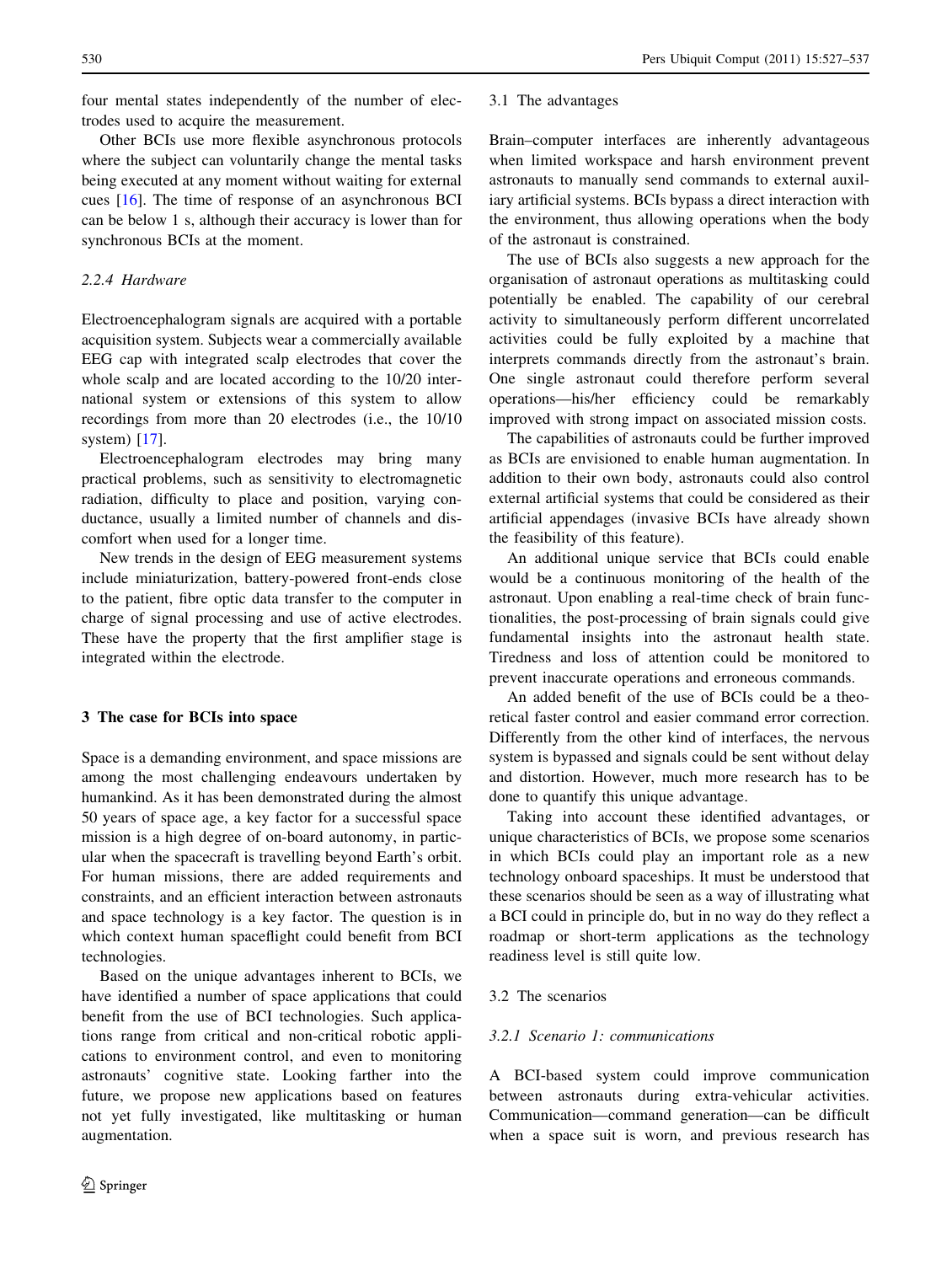focused on this issue. For example, researchers at NASA's Ames Research Center have developed a system based on sub-vocal speech recognition aimed at improving interfaces in EVA operations [[18](#page-9-0)]. BCIs could be used for the same purpose and might in theory provide an interface with a very high number of functionalities. The system could be integrated in the space suit and could in addition be used as health monitoring system. Furthermore, feedback signals provided by different sensing systems could be integrated in the interface improving the performance and versatility of BCIs.

#### 3.2.2 Scenario 2: intra-vehicular activities (IVA)

Spaceships, such as the International Space Station, have limited space available and the astronauts often find their movements constrained. BCIs could be an efficient interface to have full control of robotic systems and semiautomatic devices of the spaceship through a single wearable interface. BCIs could therefore be an essential element in the field of space domotics.<sup>1</sup> BCIs could integrate the use of different existing interfaces that currently cannot be used simultaneously as they rely on limited physical capabilities. Robotic control might be executed without the use of haptic interfaces that often require synchronising arm movements and therefore representing a limiting factor due to the limitation of our natural body skills.

# 3.2.3 Scenario 3: exploration

As third possible application, BCIs could find use during exploration missions. Astronauts' brain activity could be monitored to control rovers, scouts and probes. In this visionary application, astronauts are asked to perform in loco analyses as during the Moon Apollo missions. Augmentation could also allow them to have full control of additional robotic arms and robotic devices, thus enhancing performance and time efficiency. Astronauts could always be synchronised to robots' navigation system and be able to send high-level commands to have full control of robotic operations. In addition, astronauts' BCIs could also share one single computer platform to synergistically coordinate the guidance of different artificial systems and astronauts own operations. The use of BCIs could therefore be advantageous to reduce the number of interfaces.

### 3.2.4 Scenario 4: safety

In the case of an extensive use and validation of BCIs in the space environment, leading to a consolidated technology, BCIs could ultimately be integrated on space safety systems, as they could be considered for monitoring brain activity and detecting emergency situations that could promptly be analysed. Possible uses could be during launch, landing, EVA, IVA and exploration. For example, BCIs could be employed to control thrust modules embedded on the space suit during EVA. The Manned Manoeuvring Unit (MMU) [\[19](#page-9-0)] and the Simplified Aid for EVA Rescue (SAFER) [[20\]](#page-9-0) are examples of thrust modules that could be controlled by a BCI. Commands could directly be read from the astronaut's brain activity, thus bringing the advantage of bypassing the need of any manual interface as joysticks, buttons and any other physical means that, due to the cumbersome space suit, inherently make safety tasks difficult to be accomplished. A BCI could also enable astronauts to perform manual operations while controlling their thrust units, as their arms are not used to guide such a system. This solution could also be considered as an alternative solution to standard interfaces to be employed as redundant system or when the astronauts' arms cannot manoeuvre the unit.

The aforementioned possible far-future applications could materialise only after numerous tests and following a development programme that considers current technological limitations and takes into account near-future possible improvements. A first step is to improve performance and solve issues of current BCIs. In particular, it is fundamental to increase the number of commands that can be transduced by current BCIs. Although BCIs are envisaged to be used only for high-level control input, there is the need to have an interface capable of reading more than few commands. In addition, it is necessary to have a wearable system that does not need any tuning, and which is practical to be used (current systems based on EEG, for example, need conductive gel at the interface scalp-electrode which is generally distributed by assistants through syringes). Further research is needed to track bias effects and generally to improve signal-processing techniques. These and others issues will be discussed in the next section.

#### 4 Challenges for implementation

Human anatomy and physiology are the result of the evolution through time to adapt to life on Earth. Space is a completely different environment, and the human body undergoes important changes when in space, noticeable even during short journeys [\[21](#page-9-0)].

The sum of all the physiological responses that are elicited upon prolonged exposure to space environment will surely lead out of the scope of this article, and good general reviews are provided elsewhere [[21,](#page-9-0) [22](#page-9-0)]. Instead, we will focus on the effects related to the exposure to

<sup>1</sup> Domotics: Use and control of robotic and semi-automatic devices in domestic applications.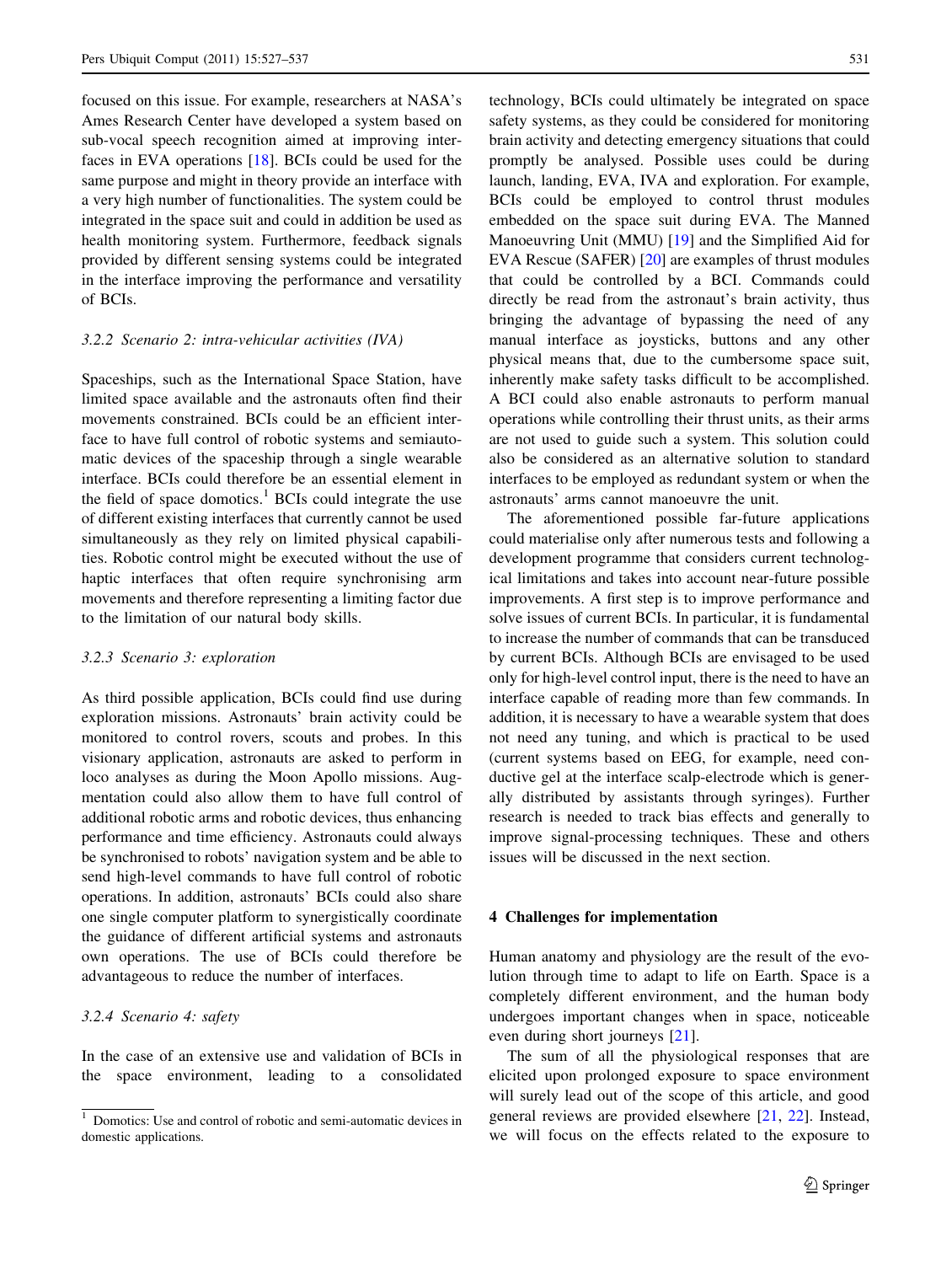microgravity, such as the adaptation to new strategies for spatial orientation, cosmic particle radiation, as well as the effects of plasticity changes of the CNS and in particular the brain, including space-related psychological stressors. We can rightfully assume that the onset and the persistence of these psycho-physiological stressors and their evoked physiological responses will most probably influence the operation of the BCI, presumably in an unacceptable way. This assumption is based on results reported by electroencephalographical recordings during parabolic flights and in space [\[23](#page-9-0)].

How would these changes affect the operation of a BCI? It is clear that one cannot expect that a BCI system developed and tested on Earth—even more under laboratory conditions—will function with the same performance in space environments. It can only be speculated to which extent space stressors will have impact on the functioning of the BCI [[24\]](#page-9-0). In the worst case, it could stop working or would require algorithms of online adaptation and learning [\[25](#page-10-0)] to dynamically adjust its parameters to the psychophysiological modifications induced in the brain and the CNS.

# 4.1 Environment effects

## 4.1.1 The space environment

Without the protection of the Earth's atmosphere, spacecraft and those inside them are exposed to the hostile space environment. Understanding this environment helps us to understand the challenges that any system—and in particular BCIs—will encounter when space bound.

One of these environmental effects is electric charging. Charged particles in the space plasma could have enough energy to attach themselves to the surface of the spacecraft and build up a charge that will in time cause a discharge. This can cause several problems, like degradation of solar panels, sensors, and onboard electronics. Charging may also occur due to solar energy [[26\]](#page-10-0).

Another effect is the extreme thermal cycling to which the spacecraft will be subject, with a temperature difference between day and night of up to  $300^{\circ}$ C.

Cosmic radiation also affects spacecraft and is especially harmful for humans, while it could cause degradation of onboard equipment.

But possibly the most obvious environment effect of space is the absence of gravity. Human physiology undergoes many changes that are simply an adaptation to the space environment. Since these adaptations can create severe problems after returning to Earth, proper countermeasure strategies, e.g., physical exercises to prevent muscular atrophy and bone loss, should be implemented onboard the spacecraft.

#### 4.1.2 Human physiology in space

Even on a short journey into space, the cardiovascular system changes the way it operates. On Earth, gravity pulls the various body fluids down towards the feet. In the absence of gravity, these fluids redistribute upwards towards the chest and the head. The body perceives it as an increase in fluid volume in its upper part, and multiple physiological changes in the kidneys, in the cardiovascular system and in the red blood system take place.

The muscles of astronauts undergo deep changes as they adapt to the absence of the natural gravitational pull. The bone formation and calcium metabolism also change in microgravity [[27\]](#page-10-0).

Our brain and overall nervous system work together providing us with the direction, guidance, and impulses necessary to move about and function day to day. The absence of gravity affects the way the sensory and balance centres within our brains perceive the outer environment and the position and the orientation of the body within it.

All these changes, further explained in the next section, make necessary a validation of BCIs as conceived in the 1 g environment of the Earth.

# 4.1.3 Effects of microgravity on the brain

In the absence of gravity, the brain must re-adapt internal models of the laws of dynamic. Gravity dictates the laws of motion of our body and limbs, as well as of the objects in the external world with which we interact. Even for the simplest movements, the central nervous system must quickly perform complex considerations starting from internal models to generate coordinated motor actions in response to incoming sensory information [[28](#page-10-0)]. In absence of gravity, the brain has to re-adapt these models to the new environment.

In a microgravity environment, the brain must change the strategies it uses for spatial orientation. On Earth, contact forces of support opposing the acceleration of gravity indicate the ''down'' direction. The otolith organs, hosted in the vestibular labyrinth of the inner ear provide information about head orientation with respect to the gravito-inertial acceleration [[29\]](#page-10-0). Removal of gravity leads to enhanced sensitivity to acceleration because of fluid motion in the otolith organs. As a result, during motion, conflicts with the visual perception can cause motion sickness and the adaptation may take a few days.

All these changes in what the brain receives and how it processes the information might lead to modifications that can reflect on the functioning of a BCI. The signals and patterns a BCI is based upon can be disrupted, reduced, enhanced or changed by the different environment and its consequences. Therefore, we cannot exclude that a BCI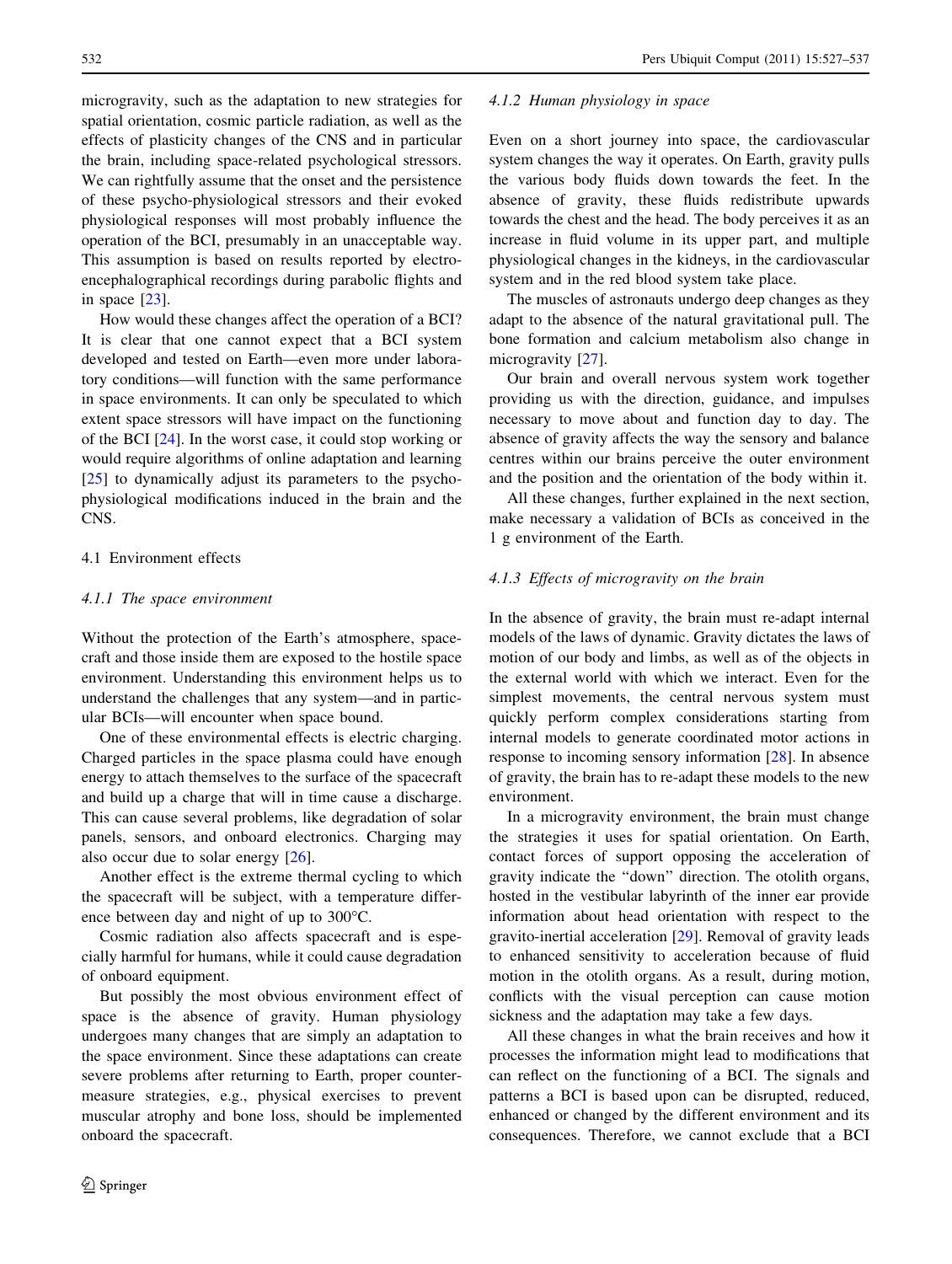developed and tested on Earth could stop working in space or need a new tuning of the parameters of the algorithm to adapt to the psycho-physiological modifications of the CNS.

Although the restricted duration of parabolic flights makes it difficult to investigate the functioning of the brain in microgravity conditions, previous studies [[23\]](#page-9-0) have allowed evaluating which factors affect the brain in these conditions. In addition, the Spacelab-1 mission and Gemini flights contributed with data related to the changes of EEG in space, but due to the difficulty in obtaining artefact-free and reliable data the database of EEG in microgravity conditions remains poor and in need of further research [\[23](#page-9-0)].

## 4.1.4 Effects of radiation

In interplanetary space missions, in absence of a protective atmospheric layer and outside the Earth's shielding magnetic field (prolonged), exposure to the elevated doses of electromagnetic (X and  $\gamma$ -rays) and ionising radiation of deep space impose great challenges on both technology and the human crew  $[30]$  $[30]$ . Constituting one of the most serious hazards of spaceflight [[31\]](#page-10-0), its accumulative character may result in temporary or permanent alterations, degradation and catastrophic effects in semiconductor electronics and biological material, showing the occurrence of potential late physiological damage starting from single cell lesions and mutations to genetic alterations [[32\]](#page-10-0).

The two dominant components that are typically characterising interplanetary radiation are Galactic Cosmic Rays (GCR) and Solar Cosmic Radiation (SCR) [[32,](#page-10-0) [33](#page-10-0)]. GCR are highly energetic fluxes of ionised particles originating from outside the solar system. Due to collisions with interstellar medium, the composition and energy spectra of GCRs unpredictably alter during their passage through space and secondary particles form. By its ionic nature, this particle flux also depends on the location in space and its interaction with the solar wind and eventually existing magnetic fields. SCR is composed of UV-radiation and Solar Particle Radiation (SPR). The latter comprises constantly flowing solar wind particles and so-called Solar Particles Events (SPE) [\[32](#page-10-0), [34\]](#page-10-0), which are randomly released from the solar surface to space (solar flares). In the presence of magnetic fields of planets or other celestial bodies, trapped charged, highly energetic particles make up a third important component of space radiation to be considered.

Although conventional EEG recordings, which are already considered as a valuable tool for electrophysio-logical monitoring in space [\[35](#page-10-0)], indicate that the electronic circuits and microprocessors of EEG-acquisition devices and the stability of data links appear to work inside the protective hulls of spacecraft and space stations, it is not verified whether the output quality of the raw signals will suffice to be used as input data for classification and feature extraction for hardware control. In any case, as already under controlled laboratory conditions on Earth, the EEG signals used for BCIs are weak and noisy, space radiation in combination with microgravity add more complexity and non-linearity requiring autonomous systems with embedded intelligence to cope with these intangible uncertainties.

A possible technological avenue to follow is the implementation of routines and control architectures based on Artificial Intelligence (AI), in particular Artificial Neural Networks (ANN) and Fuzzy logic as an efficient way to anticipatory and proactive software behaviour for on-line adaptation of the parameters [[36\]](#page-10-0).

Due to the general accumulative effects of any kind of radiation, even at considerably lower doses, with prolonged times of unprotected exposure the risk of non-recoverable long-term impairments rises exponentially. Among others, mainly neurological disorders such as e.g. loss of concentration, fluctuations in mood, tiredness or headaches are the first symptoms. Imbalances like those are of direct relevance for BCI operation.

Undisturbed visual feedback is crucial for the operating of BCIs, thus interactions of cosmic particle radiation with the visual system, as they were first experienced during the Apollo-11 mission in 1969 to the Moon [[31,](#page-10-0) [37,](#page-10-0) [38](#page-10-0)], should be critically considered and investigated. The causes of this phenomenon, known as ''light flash'', are energetic cosmic ray particles (heavy ions, also termed HZE particles) that penetrate the eye globe and impinge on the retina [[38\]](#page-10-0) producing visual sensations that are moving across the visual field [\[37](#page-10-0)]. Light flashes are generally described as mainly faint white or colourless spots or flashes of light with a variety of types and shapes [[37\]](#page-10-0). In the Apollo missions, on the average, after some 15–20 min of dark adaptation, about one light flash per 3 min was perceived [\[38](#page-10-0)]. Similar results were obtained in systematic studies outside the Earth's magnetosphere, in Low-Earth Orbit (LEO) and also in ground-based experiments with heavy ions accelerators, however, with different patterns flash types [\[37](#page-10-0)].

The cortical activity following visual stimulation gives much weight to the assumption that the operation of a BCI probably could be disturbed by the occurrence of light flashes [\[24](#page-9-0)]. It cannot be excluded that this kind of unpredictable external stimulation might interfere with the operation of the BCI, posing even higher performance requirements on the algorithms of filtering, discrimination and interpretation of the EEG patterns. However, evidence is needed whether the occurrence of light flashes is distractive for astronauts such as it could hinder them from safe BCI operations during scotopic (low lightning) and night conditions.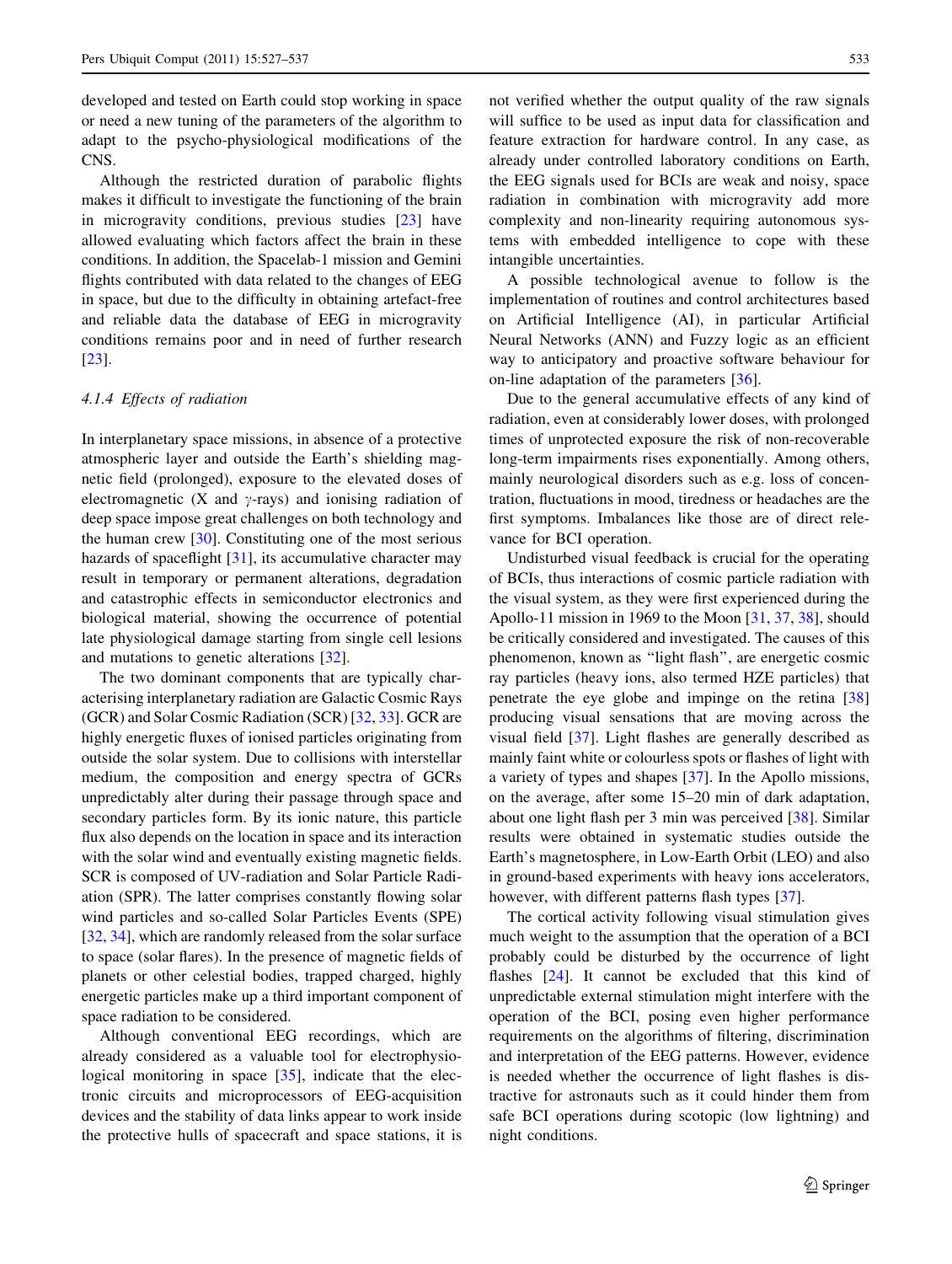#### 4.1.5 Effects of neuroplasticity

The nervous system is not a static, but a functionally and structurally highly dynamic system. When confronted with sudden changes of behavioural or environmental settings, the CNS—and first of all the brain—dynamically adapts on the neuronal level to these new conditions, a strategy which is commonly termed brain, cortical, or neural plasticity. One can also look on the concept of brain plasticity as a process of continual structural reorganisation of neurons in response to altering external and internal stimuli offering the capability of self-assignment of neural circuits [[39\]](#page-10-0) and functional remapping of specific cortical areas assigning them other roles [[39,](#page-10-0) [40](#page-10-0)], as the result of repeated learning and experience gained. To do so, as triggering factors, frequent environmental stimulation of appropriate duration each need to be present, and for successful learning, subjects should have a certain consistency and motivation. Plasticity can also occur on the synaptic level, denominated as synaptic plasticity, and reflected in the abilities of the synapses to change their efficiency of information transfer (the synaptic strength or ''weight'', respectively). Basically, synaptic plasticity results from the interaction of various biochemical and neuromolecular mechanisms and presents an important factor in higher brain functions such as learning and memory [[41\]](#page-10-0).

In spaceflight, and during some period of recovery thereafter, most of all, the deprivation of gravity with its consequent effects on the astronaut's body, manifesting in a variety of neurological changes [[42\]](#page-10-0), plays a crucial role. Especially the control of body and limb movements, such as eye-hand coordination and postural balance, the loss of spatial orientation, symptoms of motion sickness, or the regulation of circadian and sleep rhythm, just to mention a few, are significant problems astronauts have to overcome. The fact that astronauts after a short time of acclimatisation in space can nevertheless perform their tasks demonstrates the enormous compensatory abilities of the nervous system.

The ability of learning and neural plasticity are also essential features involved in the control of a BCI. The most important elementary learning processes resulting from plasticity, as detailed in [[24,](#page-9-0) [41](#page-10-0)], are habituation (the attenuation of a response due to prolonged or strong stimuli), sensitisation (the increase of the strength of the response), and associative learning where subjects learn to associate the occurrence of different inputs with each other, eliciting a certain behavioural response. An example of the latter was already demonstrated in the experiments of Ivan Pavlov about 100 years ago in which he conditioned dogs in such a way that they started salivating at the ringing of a bell, independent of the simultaneous presentation of food.

During the utilisation of a BCI in space as well as on Earth, neuroplasticity as a response to the particular environmental conditions the operator has to cope with must be considered in the conceptual system design [\[24](#page-9-0)]. Above all, habituation and sensitisation, as they are directly associated with changes in the synaptic strength [\[41](#page-10-0)], affect the amplitudes of the brain's responses, which, according to the authors' laboratory experiences, go along with fatigue, i.e. the gradual loss of attention and concentration, that will be reflected in variations of the EEG signal strength.

In the EEG signal, which is typically characterised by a poor signal-to-noise ratio anyway, either significant parts of the activity pattern might therewith become undetectably weak beyond the resolution of the acquisition hardware whereas others, irrelevant parts of the spectrum, could be reinforced in an unacceptable extend disguising thus the desired features and impeding straightforward data analysis and correlation.

In space, and in contrast to meticulously controlled laboratory conditions, manifold stimuli, difficult to predict, are continuously bombarding the nervous system. Neurons excited by a certain combination of concurrent stimuli can start associating one with the other sensory input. This might be leading to either wanted or unwanted learning effects, a process referred to as associative learning. In practical applications of BCIs, undesired and even wrong associations of different inputs constitute a considerable error potential in the recognition of the operator's intent [\[25](#page-10-0)] that needs to be accounted for in the underlying algorithms for translation, discrimination, and classification.

## 4.2 Technical challenges

To meet the demands of real-world applications, BCI technology has to be developed to a point in which it can address a series of challenges, in principle common to both space and rehabilitation applications, and that can be generalised in several categories [\[43](#page-10-0)]:

## 4.2.1 Throughput (information transfer rate)

Even the best average information transfer rates for experienced subjects and well-tuned BCI systems are relatively low, in the vicinity of 24 b/min (roughly three characters per minute) [[15\]](#page-9-0). This is too slow for natural interactive communication so, in order to effectively use BCIs as an alternative to conventional interfaces, it is necessary to research ways of optimising selection techniques and incorporating prediction mechanisms to speed up communication.

## 4.2.2 High error rate

A significant complicating factor in the slow information transfer rate of BCI users is the high probability of errors.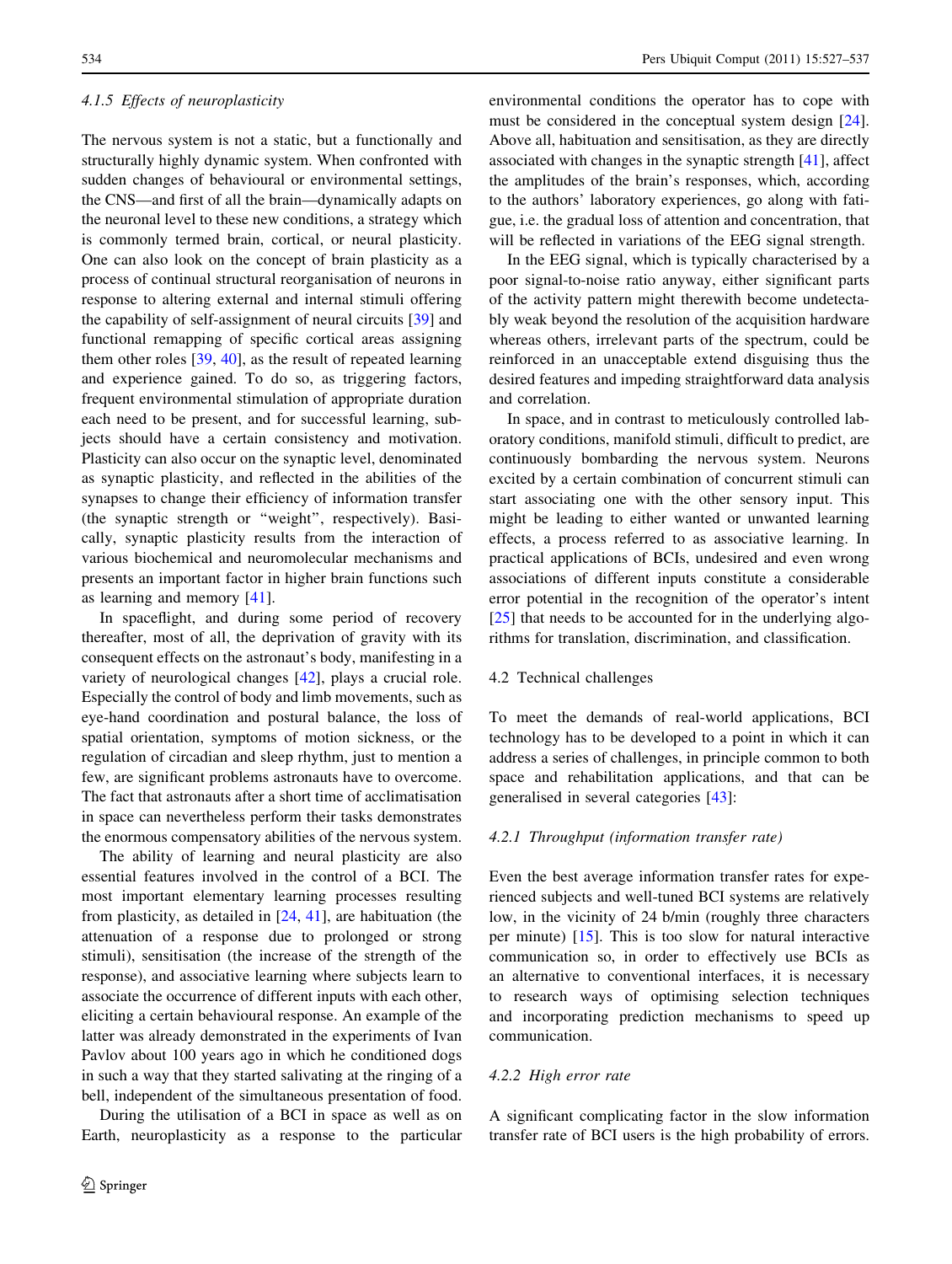Brain signals are highly variable, and this problem is exacerbated in severely disabled users by fatigue, medications and medical conditions such as seizures or spasms. Reporting one's own errors is also extremely difficult, particularly if the subject has little or no communication channel outside of the BCI system itself. Devising methods of quickly resolving or preventing errors is critical to successful BCI interaction. A way of preventing the execution of erroneous commands is to detect directly the users' EEG potentials generated in response to errors made by the BCI [\[44](#page-10-0)].

#### 4.2.3 Autonomy

Ideally, a communication system should be completely controlled by its user. Unfortunately, BCI systems require extensive assistance from caretakers who need to apply electrodes or signal-receiving devices before a user can communicate. In addition, the set-up and initiating procedures should be made easy for usage by everyone even in difficult conditions, like in zero gravity. Furthermore, most BCI systems are system initiated, meaning that the user cannot switch them on and off independently. The user may be able to perform a selection to turn the BCI system off, but turning it on again is an issue. It is possible to use hybrid systems, combinations of different BCI techniques, and other biometric interfaces to solve this problem [\[43](#page-10-0)].

## 4.2.4 Cognitive load

Most BCI systems are tested in quiet and controlled laboratory environments, allowing users to be fully concentrated on the task at hand with minimal distractions. BCI users in the real world will have to deal with much more complex situations, including the cognitive load of the task being performed, emotional responses, interactions with other people, and possibly even safety considerations. Careful study of the effects of cognitive load on the efficacy of BCI controls is necessary in order to determine whether BCI's could be used for rather "quiet" in-home everyday living situations up to challenging living situations of spaceships or space stations.

#### 5 Preferred concepts

Matching the requirements of the scenarios and potential applications presented in Sect. [3](#page-3-0) with current technology developments, one can realise that there is still much to do for a practical implementation of BCIs into space. This section presents a preliminary list of requirements, ranging from practical aspects to more technical aspects inherent to the implementation and operation of the BCI. These requirements allow us to trace a roadmap for the development of BCI technology for space applications [[2\]](#page-9-0).

- Non-invasiveness—because of their reduced risk and short time frame for qualification in space environment. In addition, there is a more favourable public perception of non-invasive BCIs than invasive ones.
- High reliability—since there is hardly any possibility of repair once in space.
- High efficiency—to justify its benefits over other alternatives.
- High sensitivity—as above.
- Ease of use by the astronaut—especially taking into account the difficulty of operating in a micro-gravity environment.
- Sufficient comfort for the astronaut—since functioning in space is tiring and astronauts have to perform demanding tasks; the BCI should not be perceived as a disturbing or distracting burden.
- Electromagnetic compatibility with electronic equipment of the spacecraft cabin—to avoid interferences guaranteeing functionality and safety.
- Low weight and volume of the driving and reading equipment—both for a financially affordable access to space and ease of use.
- Robustness both in the interface with the body and in the response of the system under various environmental and movement conditions.

The need of respecting at least all these characteristics limits the types of BCI potentially useful. In particular, it tends to exclude, in principle, PET, fMRI- and MEG-based interfaces for the following reasons:

- These systems require bulky and heavy equipment, being definitely not practical for astronauts, especially in consideration of the activities that they have to perform.
- Additionally, PET requires the administration of radioactive marker substances into the astronauts' bodies.
- On the contrary, EEG-based interfaces seem to represent the most suitable candidates for short-term applications.

### 6 The way forward

From a programmatic perspective, we see the introduction of BCIs into the space field as a careful yet promising process. A first step would be flying experiments in microgravity conditions on parabolic flights to assess the effects of the environment over the operation of the BCI.

Once the system is properly functioning in the 0-g environment we could assess the feasibility of the novel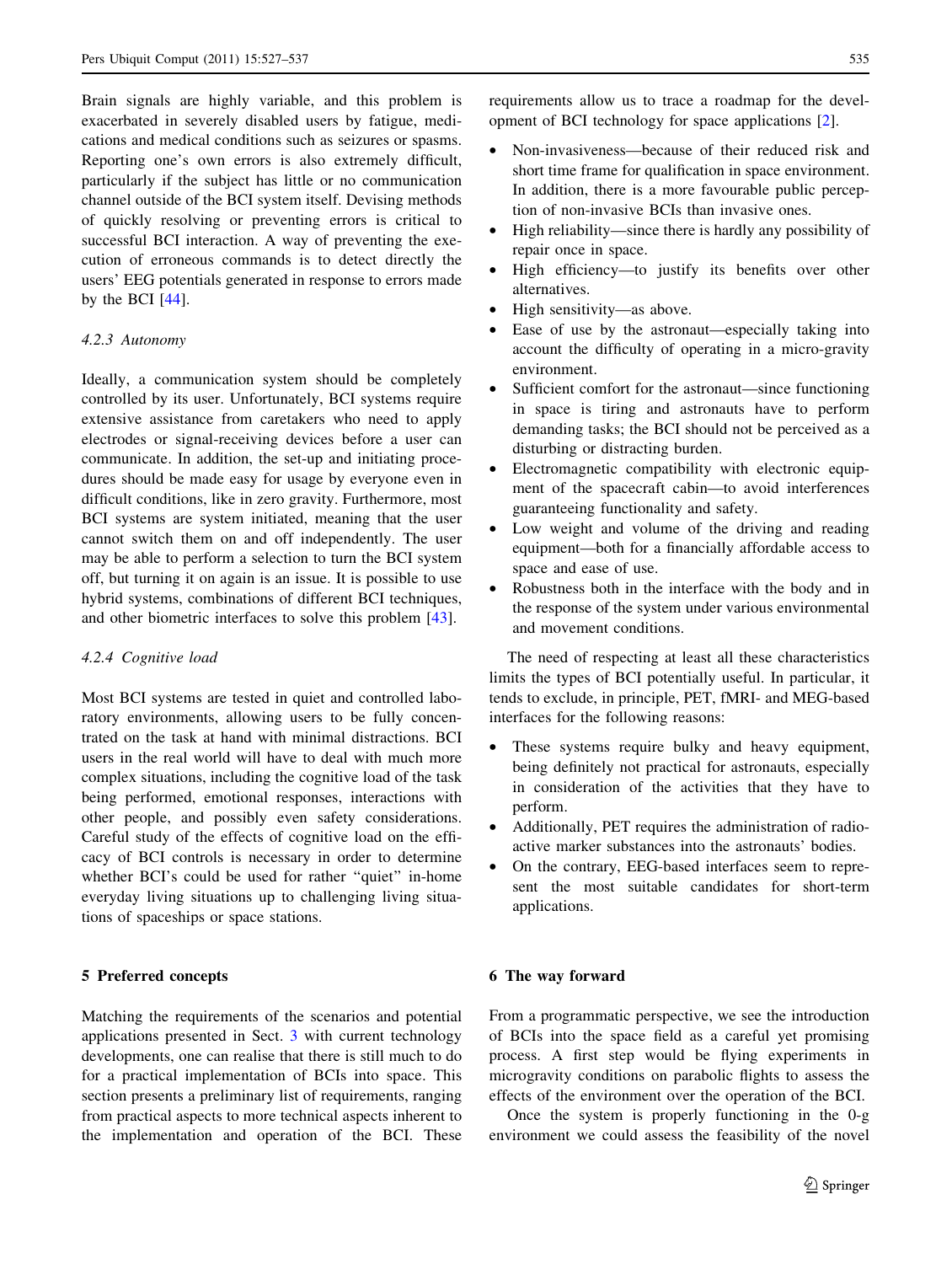<span id="page-9-0"></span>technology for space applications without presenting any hazard to the safety conditions of a crewed space station. Experiments should be simple and reliable, aimed at validating hypotheses formulated during ground tests while showing potential applications in space. The control of artificial limbs and space devices is not recommended for the first experiments as it would be too risky. As first experiment, the use of BCIs to control the keyboard and mouse of a laptop could be proposed. This experiment only needs very simple hardware and, although ambitious, it is already feasible from a technological point of view. It could also present a first interesting space application astronauts currently have in fact some issues to control laptop trackballs in space. Another initial micro-gravity experiment, based on a virtual reality environment and representing operations to be performed by a robotic system, could be aimed at substituting standard interfaces for the control of semi-automatic devices with a BCI.

In addition to BCIs, we believe that the concurrent use of additional and auxiliary human–machine interfaces could bring considerable benefits when advanced human– machine interfaces will be introduced first. They could in fact increase the speed and efficiency of some operations despite current BCI drawbacks. As an example of noninvasive human–machine interfaces to be used as auxiliary systems for a BCI, electromyographical signals detected from arm muscles of an astronaut may permit the control of a robotic arm. Electrical activity recorded in proximity of muscles could be elaborated and used as the control input for the robotic mechanism. Such an action may be performed, in an early stage, in parallel to those controlled by the brain interface. Therefore, the two interfaces could work at the same time to enable easier and efficient implementation of multiple tasks.

We believe that this combination of BCIs and other human–machine interfaces could ease the introduction of BCIs into space. However, in the long term we envisage that BCIs will be robust enough to be independent.

## References

- 1. Vidal J (1977) Real-time detection of brain events in EEG. IEEE Proc Special issue on Biological Signal Processing and Analysis 65:633–664
- 2. Menon C, de Negueruela C, Millán J del R, Tonet O, Carpi F, Broschart M, Ferrez PW, Buttfield A, Dario P, Citi L, Laschi C, Tombini M, Sepulveda F, Poli R, Palaniappan R, Tecchio F, Rossini PM, de Rossi D (2009) Prospects on brain-machine interfaces for space system control. Acta Astronaut 64:448–456. doi:[10.1016/j.actaastro.2008.09.008](http://dx.doi.org/10.1016/j.actaastro.2008.09.008)
- 3. Chapin JK, Moxon KA, Markowitz RS, Nicolelis MAL (1999) Real-time control of a robot arm using simultaneously recorded neurons in the motor cortex. Nat Neurosci 2:664–670
- 4. Mussallam S, Corneil BD, Greger B, Scherberger H, Andersen RA (2004) Cognitive control signals for neural prosthetics. Science 305(5681):258–262
- 5. Carmena JM, Lebedev MA, Crist RE, O'Doherty JE, Santucci DM, Dimitrov DF, Patil PG, Henriquez CS, Nicolelis MAL (2003) Learning to control a brain-machine interface for reaching and grasping by primates. PloS Biol 1:193–208
- 6. Taylor DM, Helms Tillery SI, Schwartz AB (2002) Direct cortical control of 3D neuroprosthetic devices. Science 296(5574):1829–1832
- 7. Serruya MD, Hatsopoulos NG, Paninski L, Fellows MR, Donoghue J (2002) Instant neural control of a movement signal. Nature 416(6877):141–142
- 8. Leuthardt EC, Schalk G, Wolpaw JR, Ojemann JG, Moran DW (2004) A brain-computer interface using electrocorticographic signals in humans. J. Neural Eng. 1:63–71
- 9. Allison BZ, Pineda JA (2003) ERPs evoked by different matrix sizes: implications for a brain computer interface (BCI) system. IEEE Trans Neural Sys Rehab Eng 11:110–113
- 10. Bayliss JD (2003) Use of the evoked potential P3 component for control in a virtual environment. IEEE Trans Neural Sys Rehab Eng 11:113–116
- 11. Farwell LA, Donchin E (1988) Talking off the top of your head: toward a mental prosthesis utilizing event related brain potentials. Electroenceph Clin Neurophysiol 70:510–523
- 12. Gao X, Dingfeng X, Cheng M, Gao S (2003) a BCI-based environmental controller for the motion-disabled. IEEE Trans Neural Sys Rehab Eng 11:137–140
- 13. Middendorf M, McMillan G, Calhoun G, Jones KS (2000) Braincomputer interfaces based on the steady-state visual-evoked response. IEEE Trans Rehab Eng 8:211–214
- 14. Sutter EE (1992) The brain response interface: communication through visually-induced electrical brain response. J Microcomput Appl 15:31–45
- 15. Wolpaw JR, Birbaumer N, McFarland DJ, Pfurtscheller G, Vaughan TM (2002) Brain-computer interfaces for communication and control. Clin Neurophysiol 113:767–791
- 16. Millán J del R, Renkens F, Mouriño J, Gerstner W (2004) Noninvasive brain-actuated control of a mobile robot by human EEG. IEEE Trans Biomed Eng 51:1026–1033
- 17. Jasper HA (1958) The ten–twenty system of the international federation. Electroenceph Clin Neurophysiol 10:371–375
- 18. Jorgensen C, Binsted K (2005) Web browser control using EMG based sub vocal speech recognition. In: Proceedings 38th Hawaii international conference on system sciences (HICS'05): track 9. Integrating humans with intelligent technologies: merging theories of collaborative intelligence and expert cognition. IEEE Computer Society Press, Big Island, pp 294c
- 19. Lenda JA (1978) Manned manoeuvering unit: users guide (Martin Marietta Corp.). Report no: NASA-CR-151864
- 20. Scoville ZC, Rajula S (2005) SAFER inspection of space shuttle thermal protection system. In: Proceedings of space 2005 (AIAA 2005-6722), Long Beach
- 21. Lujan BF, White RJ (1995) Human physiology in space. NASA Headquarters, Washington
- 22. Planel H, Oser H (1984) A survey of space biology and space medicine. ESA Brochure BR-17, European space agency—ESA/ ESTEC, Noordwijk
- 23. de Metz K, Quadens O, Ferri R, de Graeve M (1992) The electroencephalogram during parabolic flights. Microgravity science experiments on board caravelle in parabolic flights. In: ESA workshop held at ESTEC, Noordwijk, The Netherlands, on June 25, WPP-466, Oct 1992, pp 92–107
- 24. Tonet O, Tecchio F, Sepulveda F, Citi L, Tombini M, Marinelli M, Focacci F, Laschi C, Dario P, Rossini PM (2006) Critical review and future perspectives of non-invasive brain-machine